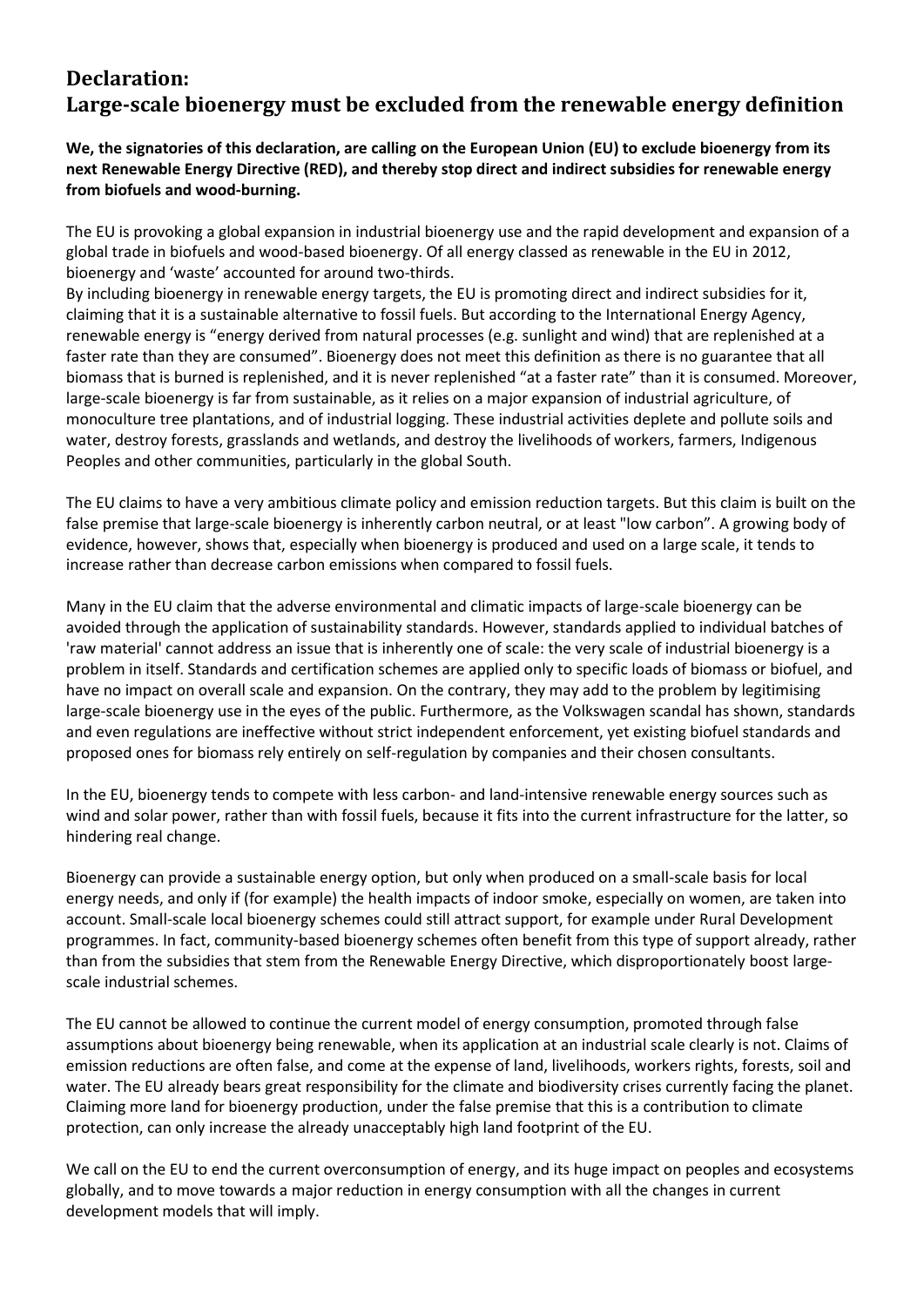A positive step and a good signal for the rest of the world would be to fully recognise the devastating direct and indirect impacts of large-scale bioenergy on people, territories, forests, and the climate, and to exclude bioenergy from definitions of renewable energy and from the next EU RED.

### **For background information, see:**

Bioenergy Out: Why bioenergy should not be included in the next EU Renewable Energy Directive, <http://www.biofuelwatch.org.uk/files/EU-Bioenergy-Briefing2.pdf>

### **Signing on:**

If you want to sign on to this declaration, please send the name of your organisation to [BioenergyOut@gmail.com](mailto:BioenergyOut@gmail.com)

### **Signatories:**

Abibiman Foundation **Ghana** Acción Ecológica **Ecuador** Ecuador AEFJN (Africa Europe Faith & Justice Network) International AFAC (Action Communautaire des Femmes Autochtones du Congo) and the Democratic Republic of Congo Africando Spain ALDEAH (Alternatives au Développement Extractiviste et Anthropocentré) en la proposition de France Asia Pacific Forum on Women, Law and Development (APWLD) and the contractional development of the contractional development of  $\Gamma$ Asociación Galea Cova Crea Nobel Espain Asociación MONTUBIA Peru Asociación pola Defensa da Ría APDR Galicia, Spain Association Nigérienne des Scouts de l Environnement Niger Attac **France** Australian Forest and Climate Alliance **Australia** Belantara Papua Sorong **Indonesia** Biofuelwatch UK/US Biowatch **South Africa** Biowatch **South Africa** Biowatch **South Africa** Blackwater Nottoway Riverkeeper Program US Bob Brown Foundation and Australia Boletin Ecologico **Nicaragua** Bosques Sin Forestales **Chile** Bumi Bhakti Persada Pasuruan Indonesia Censat Agua Viva (Friends of the Earth Columbia) Colombia Center for Biological Diversity US Center for Encounter and active Non-Violence Austria Center for Environment **Bosnia and Herzegovina** Center for Indigenous Farming Systems Thaia Centro de Estudios Ecuménicos **Mexico** Mexico Centro Internazionale Crocevia **Italy** Italy Centro Mandela DD.HH. Centro de Estudios e Investigación Social **Argentina** Centro Salvadoreño de Tecnologia Apropiada (CESTA) / Friends of the Earth El Salvador El Salvador Coal Action Network **National Action Network UK** Coalition Against Landgrabbing The Coalition Against Landgrabbing COECOCEIBA (Friends of the Earth Costa Rica) Costa Rica Colectivo Madre Selva Guatemala Comisión Par la Defensa de la Vida y La Naturaleza Guatemala Comité Oscar Romero de Vigo **Santa Santa Comité Oscar Romero de Vigo** Spain Community Alliance for Global Justice US Comunidad Salud Ancestral Ñuke Mapu Newen Chile

**Name Country**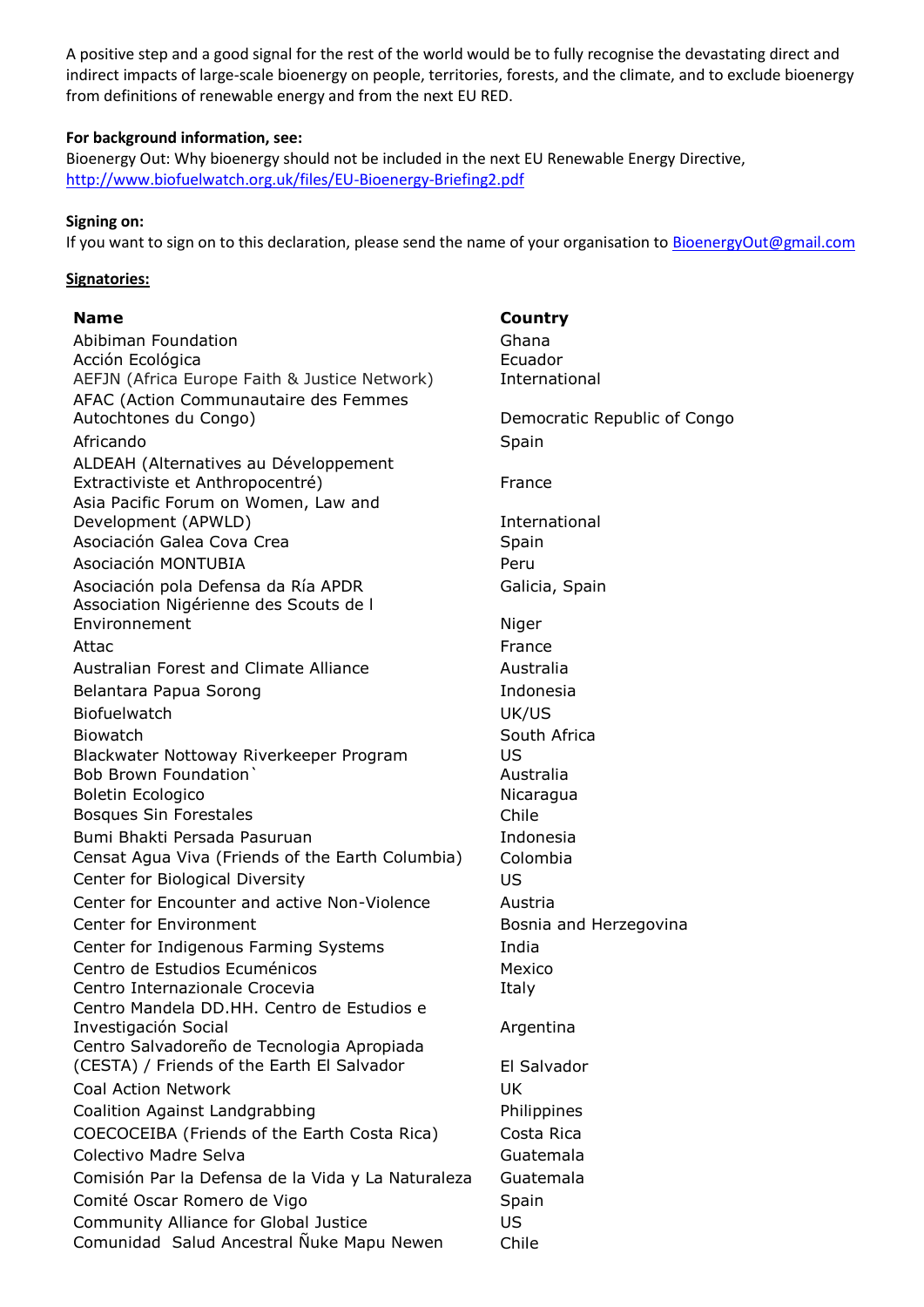Corporacion Colombianos por el Agua Colombia Corporacion Kakataima **Colombia** Colombia Corporate Europe Observatory **EU** Crocevia in the contract of the contract of the Italy Dayak Voices (DVFC Borneo) and a subset of the Indonesia Denkhaus Bremen Germany Dogwood Alliance US Earthlife Africa Durban South Africa Ecologistas en Acción **Spain** Spain EcoNexus UK End Ecocide on Earth International Environment East Gippsland (Victoria) Australia Environmental Rights Action (Friends of the Earth Nigeria) and the contract of the contract of the contract of the contract of the contract of the contract of the contract of the contract of the contract of the contract of the contract of the contract of the contract of t ESAFF - Eastern and Southern Africa Small Scale Farmers Forum Eastern and Southern Africa ETC Group and the contractional and the contractional international European Coordination Via Campesina **Europe** European Forum on Nature Conservation and Pastoralism **Europe** FIAN International and international international Food and Water Europe **Europe Europe** Europe Food and Water Watch **International** Friends of the Earth Australia **Australia** Australia Friends of the Siberian Forest **Russia** Fuel Poverty Action UK Gaia Foundation UK GISA ( Grupo de Investigación de Suelo y Agua) Venezuela Global Forest Coalition **International** International Global Justice Ecology Project **Internal Contract COS** GMWatch UK Green Cross Society **Canadian Cross Society** Change Cross Ukraine Growth Partners Africa **Africa** Africa **Africa** Africa Grupo de Reflexión Rural **Argentina** ICCA Consortium and the construction of the construction of the construction of the construction of the construction of the construction of the construction of the construction of the construction of the construction of th ICPPC (International Coalition to Protect the Polish Countryside) and the countryside of the countryside of the countryside of the countryside of the country  $P$ oland INFOE e.V. Germany Institute for Agriculture and Trade Policy (IATP) US Institute of Cultural Affairs Cameroon Cameroon JATAM Sulteng (Jaringan Advokasi Tambang Sulawesi Tengah) and a sulawesi Tengah) a sulawesi Tengah) a sulawesi a sulawesi a sulawesi a sulawesi a sulawesi a JPIC (Justice, Peace and Integrity of Creation) Indonesia Justiça Ambiental (Friends of the Earth Mozambique) Mozambique KeFRA - Kenyan Food Rights Alliance Kenya Kesatuan Nelayan Tradisional Indonesia Indonesia Link-AR Borneo Indonesia Maderas del Pueblo del Sureste, Oaxaca-Chiapas Mexico MADGE Australia and a material and a material and a material and a material and a material and a material and  $\lambda$ Mangrove Action Project **International** Markets for Change and Australia

Merangat Foundation **Indonesia** 

Meada Thoamacheat (Mother Nature) Cambodia